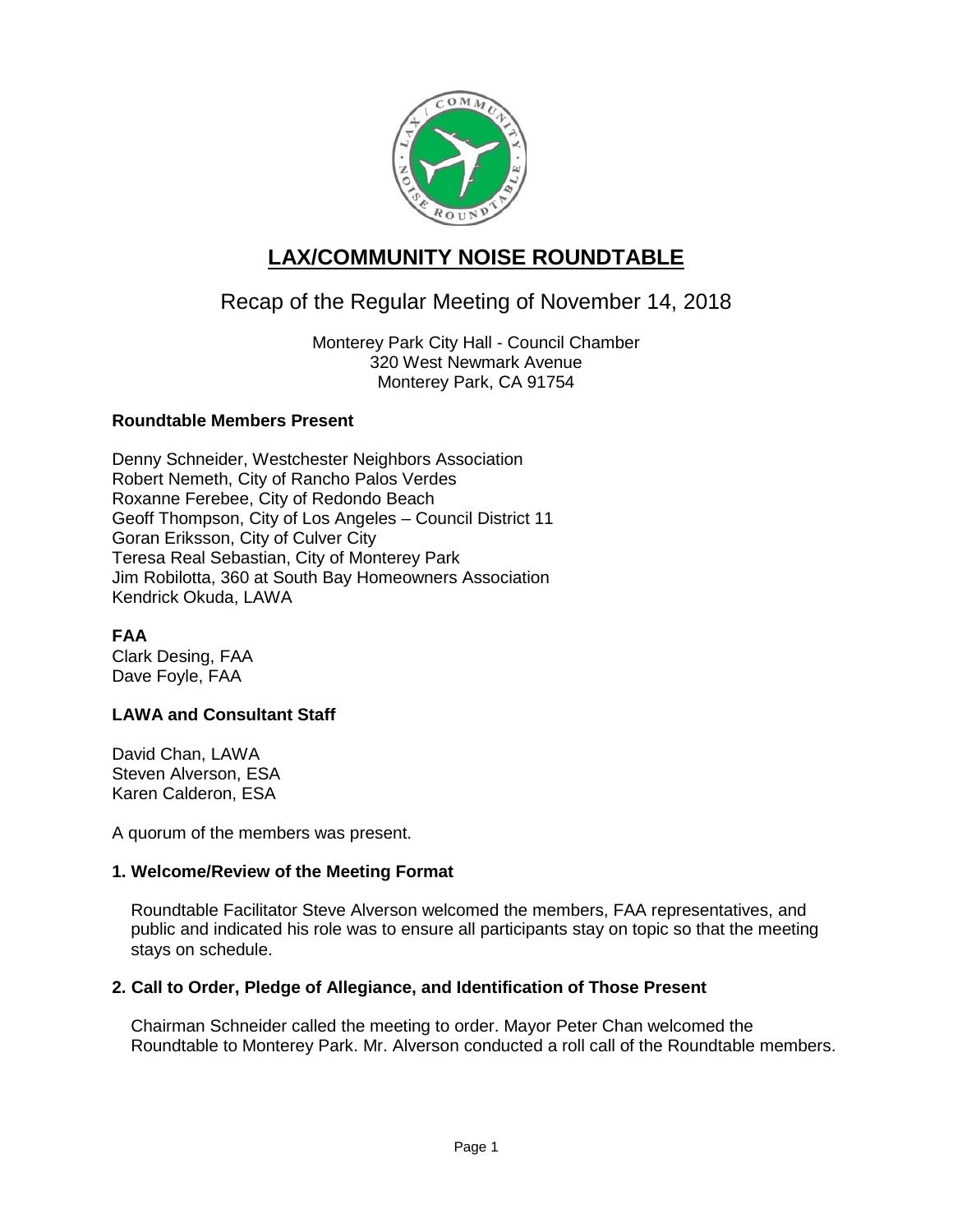## **3. Comments from the Public**

Chairman Schneider called for public comments with two minutes allotted for each speaker. Ten residents from Monterey Park described how their neighborhoods are affected by frequent aircraft noise, particularly at early hours of the morning, even though their City is over 25 miles away from the airport. Residents indicated that the aircraft that fly over their neighborhoods are large and fly at low altitudes, which they believe is affecting their health. Some residents noted that this is due partly to the topography of the City, which has homes at higher elevations.

One resident thanked LAWA and the Roundtable for working with her and providing aircraft statistics for Monterey Park, but also indicated that the City has been working with the Roundtable for 20 years and has seen no progress.

Another resident suggested the FAA should arrange flight paths to more evenly disperse aircraft noise with other cities.

Residents also expressed concerns over air quality and property value impacts.

## **4. Update on New Statistical Report for Monterey Park overflights**

LAWA staff member David Chan briefed the Roundtable on Monterey Park overflights. Mr. Chan explained that during westerly operations, aircraft arriving from the north and west follow the FAA North Downwind Approach and typically make a turn at or just east of the 110 freeway to join the final approach path for landing at LAX. However, depending on weather and/or traffic volume, aircraft can be directed to fly further east on what is known as the Extended Downwind Approach, which can result in aircraft flying over Monterey Park and adjacent cities.

The monthly comparison shows that the number of aircraft flying over Monterey Park varies from month to month, but increases during the summer, especially during the "May Gray" and "June Gloom" periods when the marine layer obscures LAX. The overall number of Monterey Park overflights shows an upward trend in the past five years due to the increase in overall LAX aircraft operations as well as other factors, such as temporary runway closures and certain weather conditions. In October 2018, 30 percent of all North Downwind Arrivals flew over Monterey Park, most of them at altitudes between 2,100 and 4,000 feet mean sea level (MSL) and occurred during daytime hours.

A resident asked if the altitude for the overflights was based on topography or sea level, as many residences in Monterey Park are well above mean sea level. Mr. Chan noted the altitudes are reported in mean sea level.

Another resident commented that certain information from previous reports was omitted in the current report format and asked whether there would be an opportunity to provide feedback on the new report. Member Okuda indicated that LAWA is happy to receive feedback on the new report.

The resident also suggested that the altitude of the arrival procedures be raised to a minimum of 5,000 feet MSL over Monterey Park. Mr. Chan and the FAA representatives noted that, for safety, there are minimum aircraft separation standards that air traffic controllers have to follow including a three-mile horizontal separation and a 1,000-foot vertical separation. The two percent of overflights that were able to fly at altitudes of more than 5,000 feet MSL had to travel farther east passing Monterey Park to make the turn back to LAX.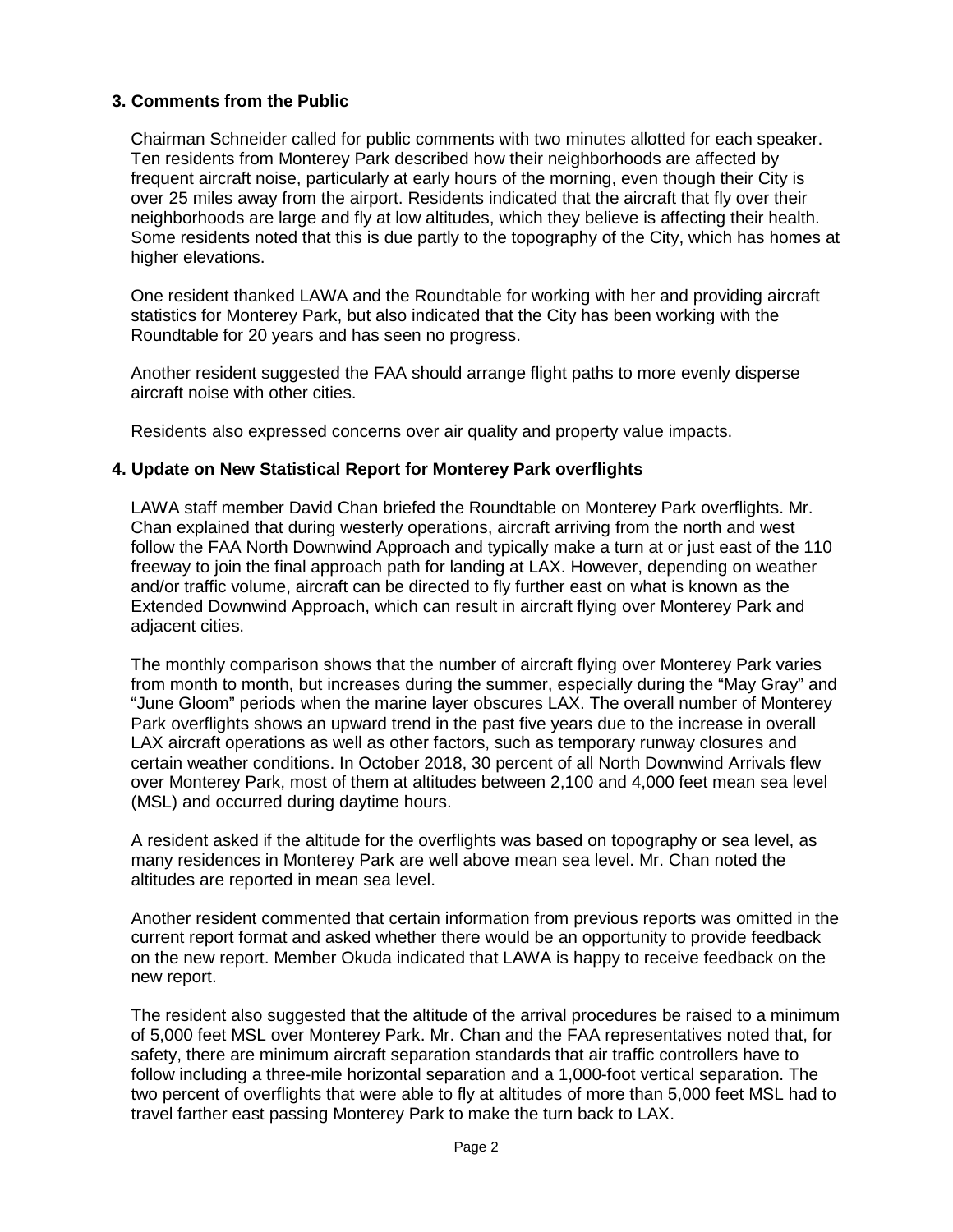Member Real Sebastian expressed frustration over how long it is taking for Metroplex to be fully implemented to ensure aircraft stay on their procedures. The FAA representatives noted that implementing satellite navigation through Metroplex is only the first step and other tools, such as the Terminal Sequencing and Spacing (TSAS) tool, are in development. The FAA noted that they appreciate hearing any feasible recommendations the Roundtable may suggest.

Member Eriksson requested that similar statistics be provided for Culver City. Member Okuda suggested that he and member Eriksson discuss the request offline.

## **5. Update on LAWA's Noise Complaint Management System**

Member Okuda briefed the Roundtable on LAWA's improvements to the LAX noise comment process. LAWA has been working to improve the noise comment management system to be more efficient and to create more flexible reporting and mapping options. These improvements will enable staff to identify trends and emerging noise issues, and provide better response times to residents. These updates will not change the ways that residents submit noise comments. He noted the updates to the noise comment management system are tentatively scheduled for December 3, 2018.

## **6. Report from LAX Metroplex/Wide Area Ad Hoc Committee**

The Chair of the Ad Hoc Committee, Member Thompson, briefed the Roundtable on altitude data trends for the DAHJR waypoint, the outcomes from Ad Hoc Committee's meetings with the FAA, and work being done to raise altitudes of North Downwind Arrivals through charted visual flight procedures (CVFPs). He noted that the October 2018 data for the DAHJR waypoint showed a slight increase in the percentage of flights flying at or below 5,700 feet MSL (representing the 6,000-foot minimum altitude at DAHJR with a +/- 300-foot variation). He noted that as of August 30, 2018, the FAA had agreed to assign a minimum altitude of 5,000 feet MSL at DAHJR for all North Downwind Arrivals between 1 AM and 5 AM. However, after additional discussions, the FAA agreed to increase the minimum altitude at DAHJR to 6,000 feet MSL beginning March 2019. The Ad Hoc Committee expressed its wishes to further expand those hours in the future from 1 AM to 5 AM to midnight to 6 AM.

Member Thompson also noted LAWA sent a letter to the FAA requesting they evaluate the feasibility of implementing new CVFPs at LAX that would help aircraft maintain minimum altitude requirements.

Member Real Sebastian expressed concerns over whether increasing the altitude at the DAHJR waypoint would increase the probability of aircraft following the Extended Downwind Approach over Monterey Park. Mr. Foyle of the FAA explained that depending on the situation, there is a possibility that aircraft may need to fly further east. Mr. Alverson noted that keeping aircraft higher at DAHJR will likely increase Monterey Park overflights. Member Okuda noted that it is the Roundtable's policy to not shift noise from one community to another and the letter LAWA sent to the FAA was a request to evaluate the impacts of implementing new CVFPs.

A resident of Monterey Park requested that the altitude of an aircraft at DAHJR be correlated with that aircraft's altitude over Monterey Park as it would indicate whether raising aircraft altitudes at DAHJR impacts Monterey Park Overflights. Member Thompson agreed to cross check altitude at the DAHJR waypoint with Monterey Park overflights for any potential impacts.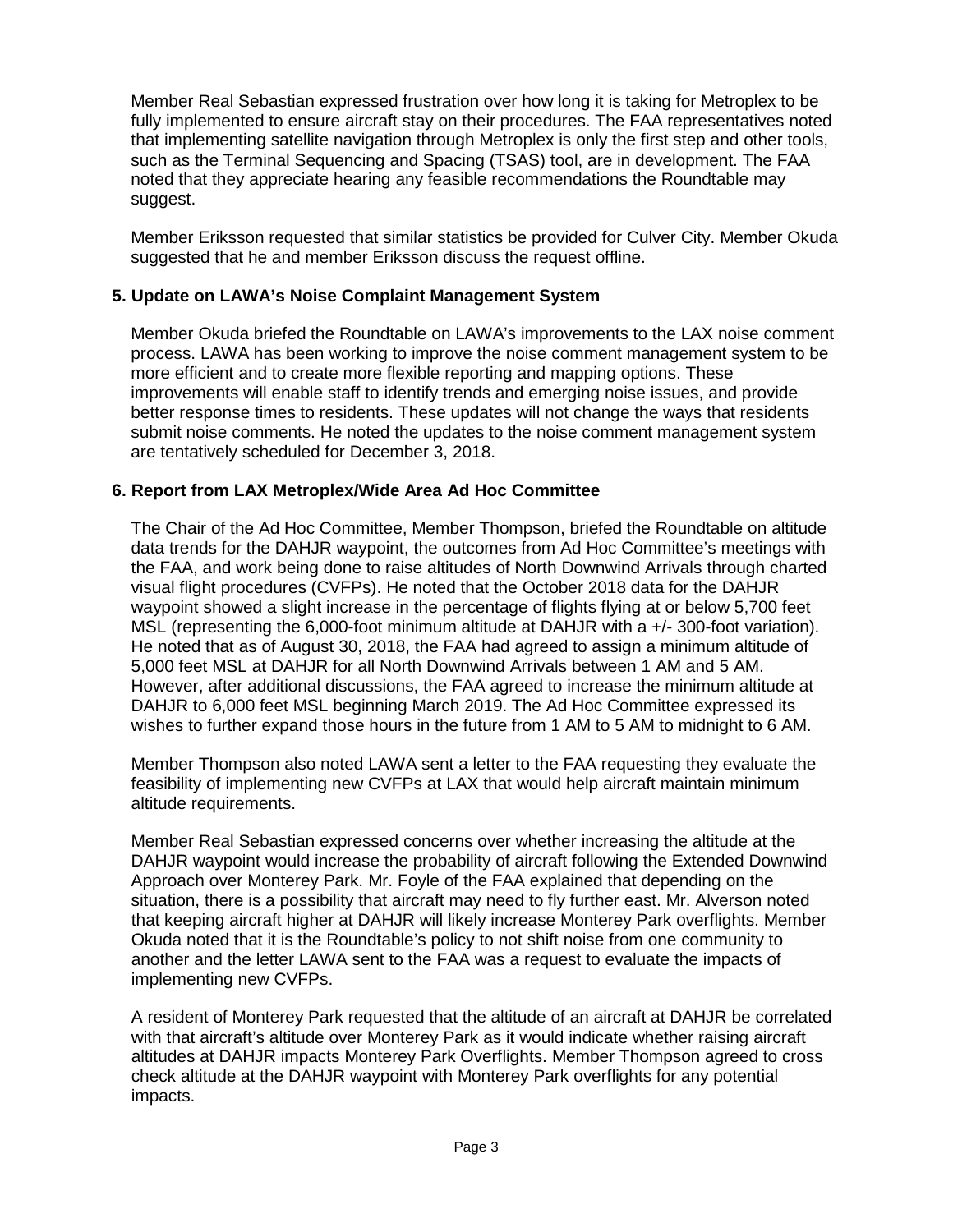Member Real Sebastian requested that in the future, LAX Metroplex/Wide Area Ad Hoc Committee presentations be distributed to Roundtable members as handouts in advance of the meetings.

## **7. Report from Administrative Support Ad Hoc Committee**

The Chair of the Administrative Support Ad Hoc Committee, Member Eriksson, noted there was no update for this agenda item.

## **8. Discussion/Selection of Future Meeting Locations**

Mr. Alverson briefed the Roundtable on the logistical issues behind coordinating meeting locations. He noted that all meeting locations need to meet certain requirements and be vetted in advance using the meeting requirements handout that was provided to all Roundtable members. He recommended that the Roundtable alternate between using LAWA's meeting room at LAX and other locations as well as planning future alternative meeting locations at least four months in advance.

Chairman Schneider noted that the Roundtable meeting scheduled for January 9, 2019 will be held at LAX.

## **9. Work Program C3: Briefing on Key Aircraft Noise Provisions included in FAA Reauthorization Bill**

Mr. Alverson briefed the Roundtable on 14 aircraft noise-related provisions included in the FAA Reauthorization Bill, signed by President Trump on October 5, 2018, namely Sections 175, 176, 179 through 181, and 186 through 190 of the Bill. The noise provisions include the study of the potential benefits and costs of phasing out old aircraft, evaluating alternative noise metrics, updating noise exposure maps, requiring community involvement in new procedures and FAA NextGen projects, requiring an airport noise mitigation and safety study, assigning regional FAA ombudsmen to address aircraft noise issues, requiring the FAA to establish regulations for civil supersonic aircraft, and providing funds to airports for conducting pilot environmental mitigation programs. Mr. Alverson noted the Southern California region would be included in a study on potential health and economic impacts of aircraft overflight noise under Section 189. Member Schneider noted USC and UCLA also have health studies on the effect of aircraft noise for the LA area.

Member Real Sebastian mentioned the first hybrid airplane flown in London and noted she was surprised no money was set aside for in the FAA bill for research and development of hybrid aircraft. Member Thompson indicated LAWA was doing a lot of sustainability for LAX. Member Real Sebastian requested LAWA give a presentation to the Roundtable on its sustainability efforts at LAX.

## **10. Roundtable Member Discussion**

Chairman Schneider opened the floor for general Roundtable member discussion.

Member Eriksson provided a summary on his trip to Washington, DC for oral arguments on the City of Culver City vs. FAA lawsuit. He noted Culver City representatives met with a number of organizations and elected officials on the topic of aircraft noise. He noted Culver City was encouraged by the California Senators to seek support outside of the Los Angeles area and build coalitions with other regions or states experiencing the same aircraft noise issues.